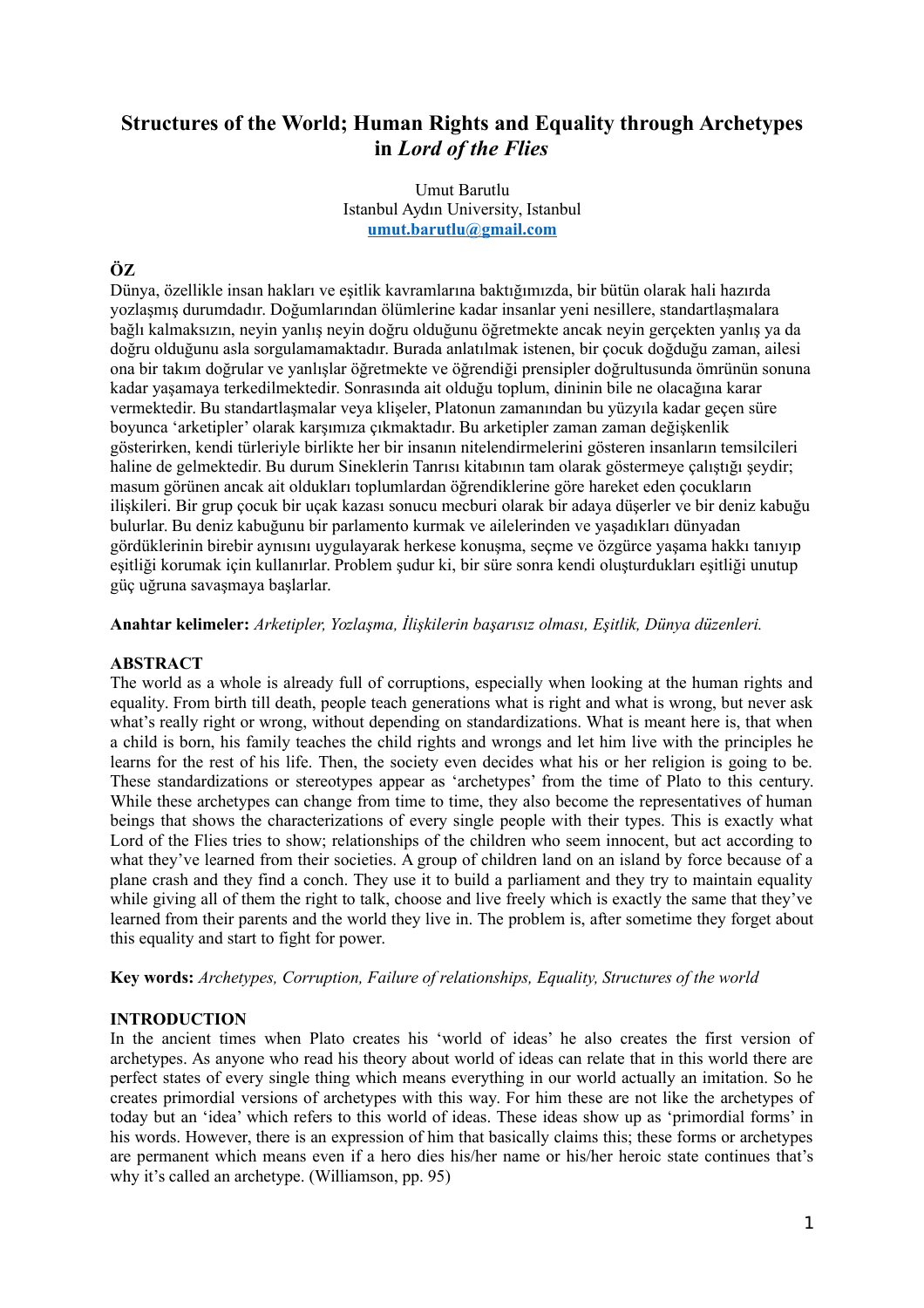In different timeline, Northrop Frye in one of his articles, *The Archetypes of Literature,* shows the true meaning of learning literature and claims that it is not possible to learn literature because what a person learn is the criticism of literature according to him. Yet, he claims that literature is the central part of the Criticism which is only the subdivision of literature. Then he continues with his definition of Archetype as follows;

"… *III*. The myth is the central informing power that gives archetypal significance to the ritual and archetypal narrative to the oracle. Hence the myth is the archetype, though it might be convenient to say myth only when referring to narrative, and archetype when speaking of significance… *1*. The father and the mother: archetypes of romance… *2*. The companion and the bride: archetypes of comedy, pastoral and idyll… *3*. The traitor and that siren: archetypes of tragedy and elegy…" (Frye, Northrop, *The Norton Anthology of Theory and Criticism*, pp. 1304-1315).

What Northrop Frye tells, is that in the process of 'learning literature' there are some simple elements to be acquired such as structures of establishing the literary criticism and archetypes that one can learn from mythology in order to apply them on someone's life. In fact what Northrop Frye tells is not exactly the part of the archetypes in this article but because he is the successor of the archetype ideas, he leads people to the definition of the literary criticism and helps others to establish a form which works as archetypes.

On the other hand, as the follower of Plato, Carl Gustav Jung brings his ideas about archetypes with logical sense because they are related to psychology. In his book, *The Archetypes and the Collective Unconscious*, he suggests that there are twelve core archetypes that represent the general idea of it which he calls the 'psyche'. (Jung, pp. V) These archetypes are not specified as a list, they are available through the book, like the part 'Psychological Aspects of the Mother Archetype' (73). To give an example in this extent, Jung suggests that,

"It is necessary to point out once more that archetypes are not determined as regards their content, but only as regards their form and then only to a very limited degree. A primordial image is determined as to its content only when it has become conscious and is therefore filled out with the material of conscious experience." (79).

This can be seen as the proof for him that he is following the primordial footsteps of Plato and for this reason actually he claims that archetypes are the part of this collective unconscious. Yet, according to other philosophers and according to Jung also, one can determine some other archetypes as well because this is the meaning of an archetype; general forms of stereotypical characters that can change according to timeline.

From the beginning of early civilizations, everyman fights for himself, but the issue of human rights and equality begins with the idea of having a property. It goes back as far as to cavemen, who are the first with the title as the owners of something; cave, farms, animals, etc.

Nowadays, people are so crazy about owning something. It is right to have something that binds one to this world, but during the time of slavery people went mad and thought that they could own other people and then; they created superiority, slavery and subalternity. As the Indian philosopher Gayatri Spivak says in her article, *Can the Subaltern Speak?*, there is this distinction between people; some declare themselves as masters and don't let subalterns speak for their own sake. She uses Karl Marx's passage in her article which suggests that;

"… The small peasant proprietors 'cannot represent themselves; they must be represented. Their representative must appear simultaneously as their master, as an authority over them, as unrestricted governmental power that protects them from other classes and sends them rain and sunshine from above…" (Spivak, *A Critique of Postcolonial Reason,* pp. 71).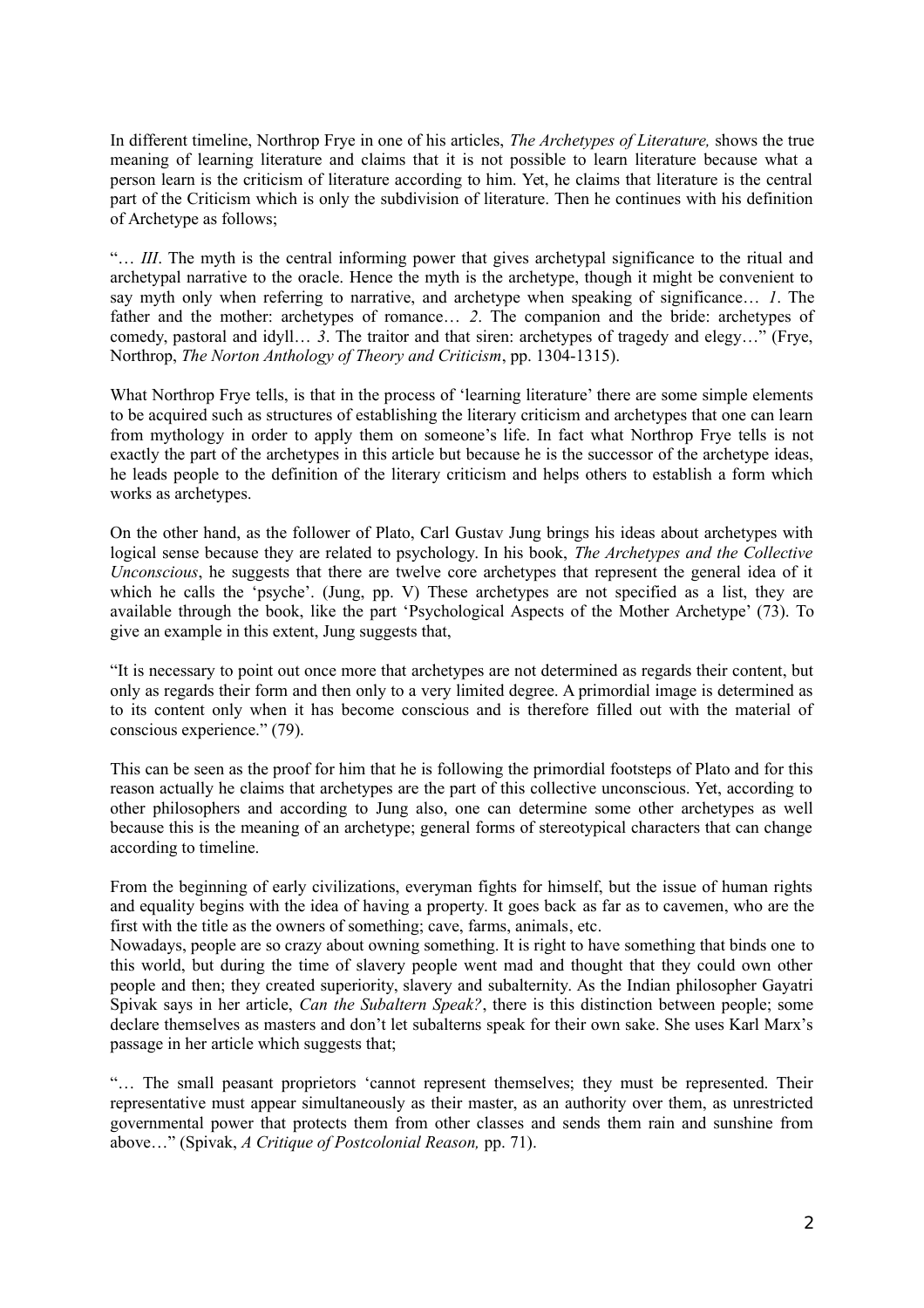The main point here is that those masters never send them rain and sunshine from above, but send wipes and pain. This goes against democracy because the idea of democracy stands for having equal rights and having the same quality of life standards. However, there are some people who think they are more equal than others, like in the book *Animal Farm* by George Orwell who claims that some animals like pigs think they are superior to others, so they must be more equal in the society, which is the exact violation of democracy and these people believe that they can run the democracy on their own and can 'have' the rest of the world. In literature, there are many examples about these topics; *Lord of the Flies* by William Golding is the main book of this article because it shows what owning something means to the society and it also shows what the effect of it is to equality and human rights, especially when it's looked through the structures and archetypes in the book. *Lord of the Flies* shows some relatable examples about equality and human rights and it shows the archetypes of people clearly.

First of all, the very first archetype is the conch which is found in the first couple of pages of the book by Ralph who is the protagonist and Piggy who is the sidekick and advisor of him, to summon other boys. (Golding, *Lord of the Flies,* pp. 10-13). At first, it seems good to gather all the boys around to be united. The point is that the conch is the first thing they own on the island and they sort of build a parliament with it. Till now, everything is perfect because this is a part of human nature; humans can't survive in wilderness without standing together. So people need democracy, they need their rights and they need (unfortunately) some classes to prevent everyone from falling apart. The conch also represents power because it functions like a microphone on the platform in the parliament, the one who owns the conch has the right to speak. It is for everyone, every single person has the right to take the conch and speak as he likes, but this changes once they choose a leader and let him speak on behalf of other people. It is only because the boys on the island build up the exact system they used to see every day in their normal lives, but they also take the corruption of the system during this process when they let the power in.

This situation shows how literature reflects reality; boys have a plane crash, they find themselves in an isolated island, then find a conch, they build a parliament, create job opportunities for themselves such as hunting, cooking and 'ruling' which means they re-create the reality of society; the world they have been living in. Besides, in the real world, the book shows the archetype of the villain/devil. In the book there is this specific character, Jack, who wants to personalize the crown of the king, the conch, for himself for good; which can be resembled as dictatorship. Others don't let him personalize this common property; they fight for it; and they finally get separated. The main point of this is that since ancient times, or when Ancient Greeks created democracy, there have been so many fights to make it happen; to give the public what they deserve. That's why this particular topic becomes the main event in today's world, because the world is full with greedy people who are power-hungry. In this respect, the book *Midnight's Children* by Salman Rushdie can be seen as a comparison to the clear example of the parliament and the archetype of becoming or owning the conch in *Lord of the Flies*. For instance, in some parts of the book the main character Saleem who is also a part of the Midnight's Children Society, creates a telepathic conference with other kids and discuss about important issues, like the future of the kids (Rushdie, *Midnight's Children* 240-254). The relation of this situation with *Lord of the Flies* is, just because Saleem has the power of creating a conference in his mind, he becomes the conch itself. Here there is also a villain archetype who tries to confiscate the management of the children. Because of this he creates a chaos out of chaos, because there is also another war going on between Pakistan and India in the background for the sake of Pakistan's freedom. The main point in this paragraph is, there are still archetypes of people like Ralph who is trying to build something instead of destroying what has already existed, in another word the archetype of 'the hero'; and people like Jack who wants to possess all the power and use it mostly for their benefits, in other words villain or the archetype of 'the warrior'.

The second archetype or structure for this topic is the general meaning of equality in people's mind or the archetype of masters who try to become a god. This issue is related with all of the events if someone deals with humans. All around the world people have always dealt with equality problems because of slavery. From the beginning of early ages, all civilizations think about this idea as a matter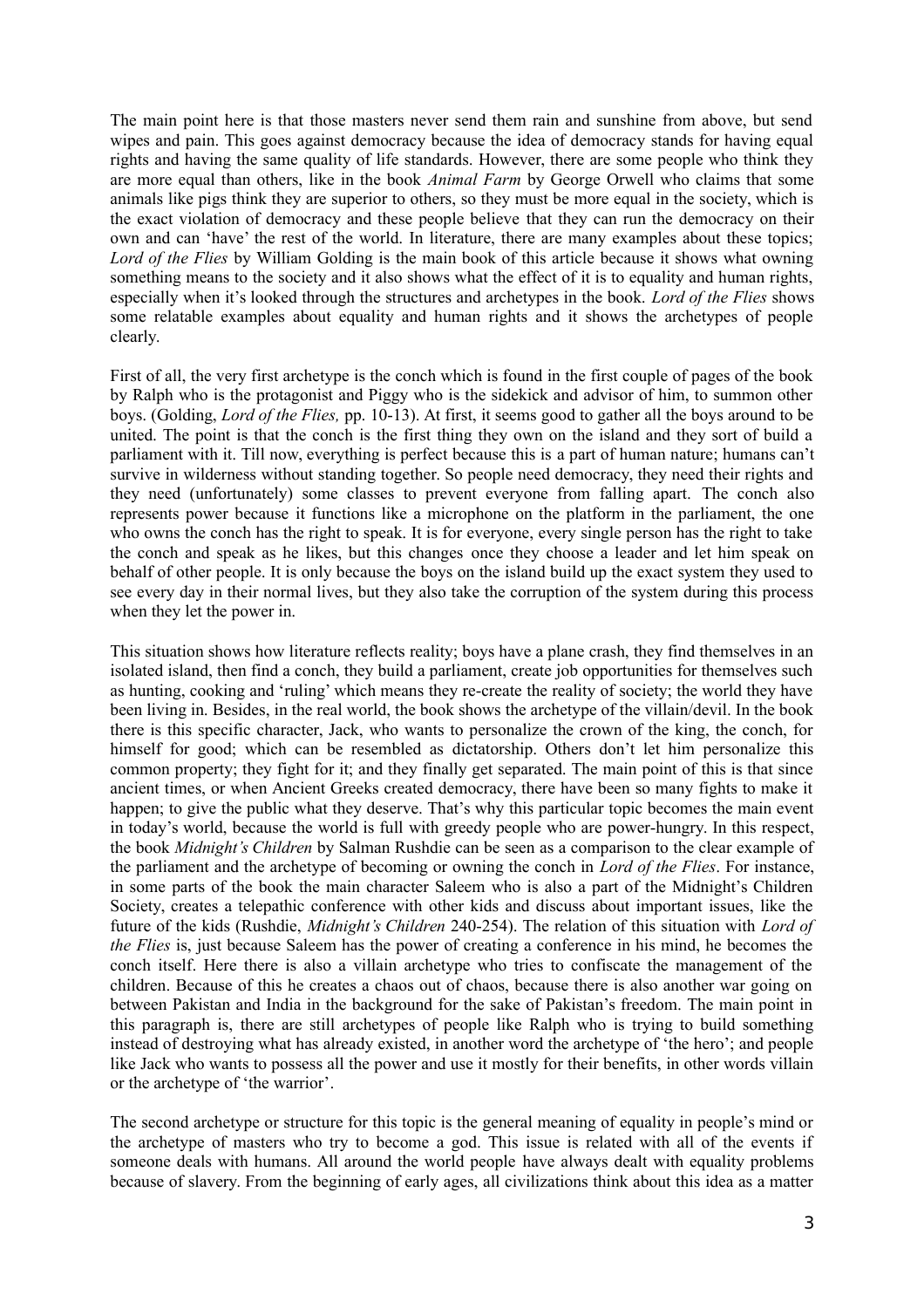of their causes, which are basically war treasures. All countries always think that they are superior and the rest of the world is either their ally or enemy. A person can only be good or bad, it is that simple for people. After sometimes people are evolved, especially mentally, and they start to create new classes like; rich and poor, literate and illiterate or even legitimate and illegitimate. This is the moment where authors take control of the show and let people know how this is shown in literature.

William Golding shows some quite apparent examples about this in his book. In *Lord of the Flies*, these kids are just school children, which mean they only learn to be equal in their classes because that's what teachers tell them. Besides, the society they live in teaches them how to treat 'others' as if they are the lower class; similarly to how white parents teach their children how to act against black people during the time of slavery. So, the children in the book come to the island with the knowledge of how to treat and mistreat others. This might be something they learn from their parents or just some kind of trauma which isolates them and limits their communications with others, but even after they create the parliament-like system and reanimate their civilizations, they start acting angrily instead of speaking properly. The problem of miscommunication here reflects the human inner world, the primitive sides of someone who loses his relationship skills.

Some symbolic examples in the book shows the reality behind two edges of civilization. It's not easy to become civilized but it seems easy to turn back one's primal existence. As an Englishman, Golding show these edges of civilization with the examples from English society. In the book *Lord of the Flies*, as the representation of both civilization and savagery there is a group of boys that is controlled by Jack who wears school uniforms. This symbol of uniform comes in our sight three times inside of the book. At first when Ralph and Piggy call the boys with the conch boys on the island appears in different appearance. "…Some were naked and carrying their clothes; others half-naked, or more-orless dressed, in school uniforms; grey, blue, fawn, jacketed or jerseyed." (Golding, pp. 14). This part shows in a way that these children represents the stages of being civilized; at first naked like first men, then half naked like cavemen and uncivilized countries or tribes, and lastly with uniforms like civilized countries. In the first chapter of the book while boys on the island are trying to establish a parliament on the island they decide to use the conch as a microphone so that everyone can speak like in the parliament. When it comes to the second chapter it seems boys try to figure out how to keep fire burning so they decide to put someone like watchmen. (41) They want to handle things as how it is in their normal lives, because they say that they are English and they have to act like that. "I agree with Ralph. We've got to have rules and obey them. After all, we're not savages. We're English; and the English are best at everything. So we've got to do the right things." (42) With this words of Jack, one can see that this is where the boys are only boys and this is the only point that they are clearly imitating their 'civilized' societies with innocent thoughts. After some time, they turn back to their origin.

On the island Jack and his Boy Scout group bully others, even kill some, because their aim is to show their strength like primitive people and use force to dominate the rest of the children. "See? See? That's what you'll get! I meant that! There isn't a tribe for you anymore! The conch is gone..." says Jack after they kill Piggy (Golding, pp. 201). This is where William Golding shows the violation of equality in his book. As mentioned at the beginning about the pigs in the book *Animal Farm*, Jack and his group think that they are more equal than others, because they are fearless and superior so they must rule the island. Also, just because they are stronger, they have the power which divides the society of the island. With this power and ego of the group, they take this ruling business on the other part of the island and make a rival sort of country. So with this example, one can see two types of regime; democracy and tyranny. Ralph and his group represent democracy because they have all the elements such as parliament, public, equal rights. In Jack's tyranny there is one supreme leader and his warriors.

The third archetype in this article is the archetype of 'purity' and 'innocence' or with Jung's words 'the child'. One always thinks in his mind that everyone is free and people can do whatever they want, but this is wrong because people have boundaries and responsibilities against the society. Sometimes, these responsibilities put some people into the position that they don't want to be in and once one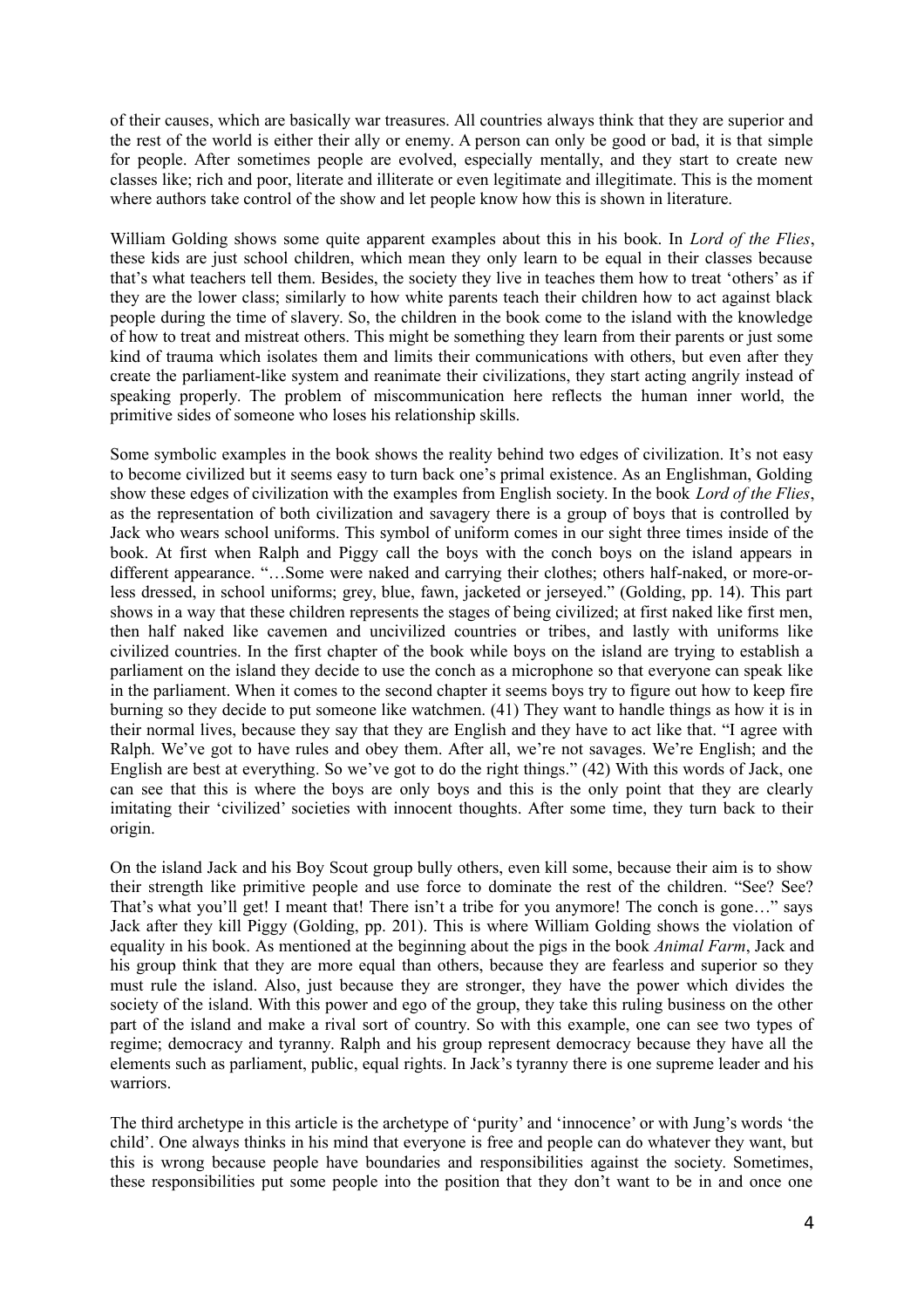crosses these boundaries, that person loses his/her innocence, because crossing boundaries can start from insulting others without any reason or killing them. This is also what happens on the island. According to William Golding, the kids on the island reflect these ideas, life styles and actions of their parents or the societies they belong to which means they can't think by themselves, they build up a distraught copy of the life they used to live in order to be able to survive. Their parents or the society don't teach them to imagine something or don't give them the idea of creation and imagination, but they just give the order to make them follow. This is the main problem about freedom because as long as people follow traditions blindly, without asking anything or just do whatever the stronger ones tell them to do, they cannot achieve anything in their lives. The ones who give up their freedom live exactly as how Edward Said starts his book *Orientalism* with the words of Karl Marx; "They can't represent themselves. They must be represented." (Said, *Orientalism*).

The first time when someone loses his innocence is the time he creates distinctions between people. As how it is in archetypes, people create their own archetypes as well but this can be a bad version of them. By this I mean that, one can label others because of their appearances or their deficiencies which create unlivable and unequal environments for those people. In fact this issue includes Piggy as well but because Simon is the youngest of the boys he fits in the position of 'the child' archetype. William Golding here shows a kind of a pure soul among the kids. Simon is the representative of the neutral side on the island; he is the archetype of innocence and logical sense. He is just a regular kid who doesn't want to get involved in any fight. He doesn't represent any religion, any culture, but represents the logical side of humans. He just wants to be free and out of corruption, but here is the point, corrupted minds don't allow him to live his life. Through the middle of the book, after those children on the island create their own society, they create a religion for themselves. They find a pig, kill it and put its head on a stick. They call it 'Lord of the Flies'. When the time comes, the time of hunting the 'beast', Simon puts his head above the parapet and tries to act reasonable as if others can understand him. All their scream is "Kill the beast! Cut his throat! Spill his blood!" (Golding, pp. 168). While Simon tries to tell them the reason of his existence in between of two sides, they don't listen; only throw the sticks on him (Golding, pp. 160-170).

In the book, children see the pig as their Lord that must be an archetype of God on the island, because humans need faith to give a meaning to their lives, but when one look at the signs and elements throughout the book it's easy to see that this figure of the pig or 'Lord of the Flies' represents the evil side of the boys. They call the pig as her, "Kill the pig. Cut her throat. Bash her in." (79) which shows that after 'she' becomes their Lord they actually start worshipping Devil since the Devil can be seen as 'she' even in Bible itself. Besides, it is shown both in the name of the chapter, *Gift for the Darkness*, that basically explains their sacrifice to the so called 'beast' and in the definition of its appearance which displays that, "…and in front of Simon, the Lord of the Flies hung on his stick and grinned. At last Simon gave up and looked back; saw the white teeth and dim eyes, the blood--and his gaze was held by that ancient, inescapable recognition." (152). In this quotation also, Simon appears as the reflection of Jesus because even the protagonist Ralph has some dark sides in him since he also seeks for power, but Simon is pure and thinks as if this 'Lord of the Flies' speaks to him. Like the Crucifixion of Jesus, they kill Simon with wooden sticks and this is the end of their hopes. He never fits in either group on the island, but rather he is the man of all. However, in the world, there is not exactly a neutral side. People have to choose a side to be able to survive in the society or the society devours them. This can also prove that there is a transition through civilized to uncivilized because way before in the Chapter 4 of the book *Lord of the Flies*, Jack and his 'civilized' Boy Scout group who used to have uniforms appear with painted faces and as hunters. That was their duty actually when they separate the jobs but in this part, when they first kill something which is a pig their attitudes change. Like blood lust they want more that leads them to do other things on the island. "I painted my face--I stole up. Now you eat--all of you--and I—" says Jack to Simon when they are staring at the pig meat (Golding, pp. 78). Then when it comes to tell the story they are so excited that their narrative becomes scary. "We spread round. I crept, on hands and knees. The spears fell out because they hadn't barbs on. The pig ran away and made an awful noise--" (79). As an example for the boys who go back to their primordial sides, this part of the book can be seen as another vision which is pagan rituals. Again in the same chapter when the boys bring the pig near the fire they start talking about how they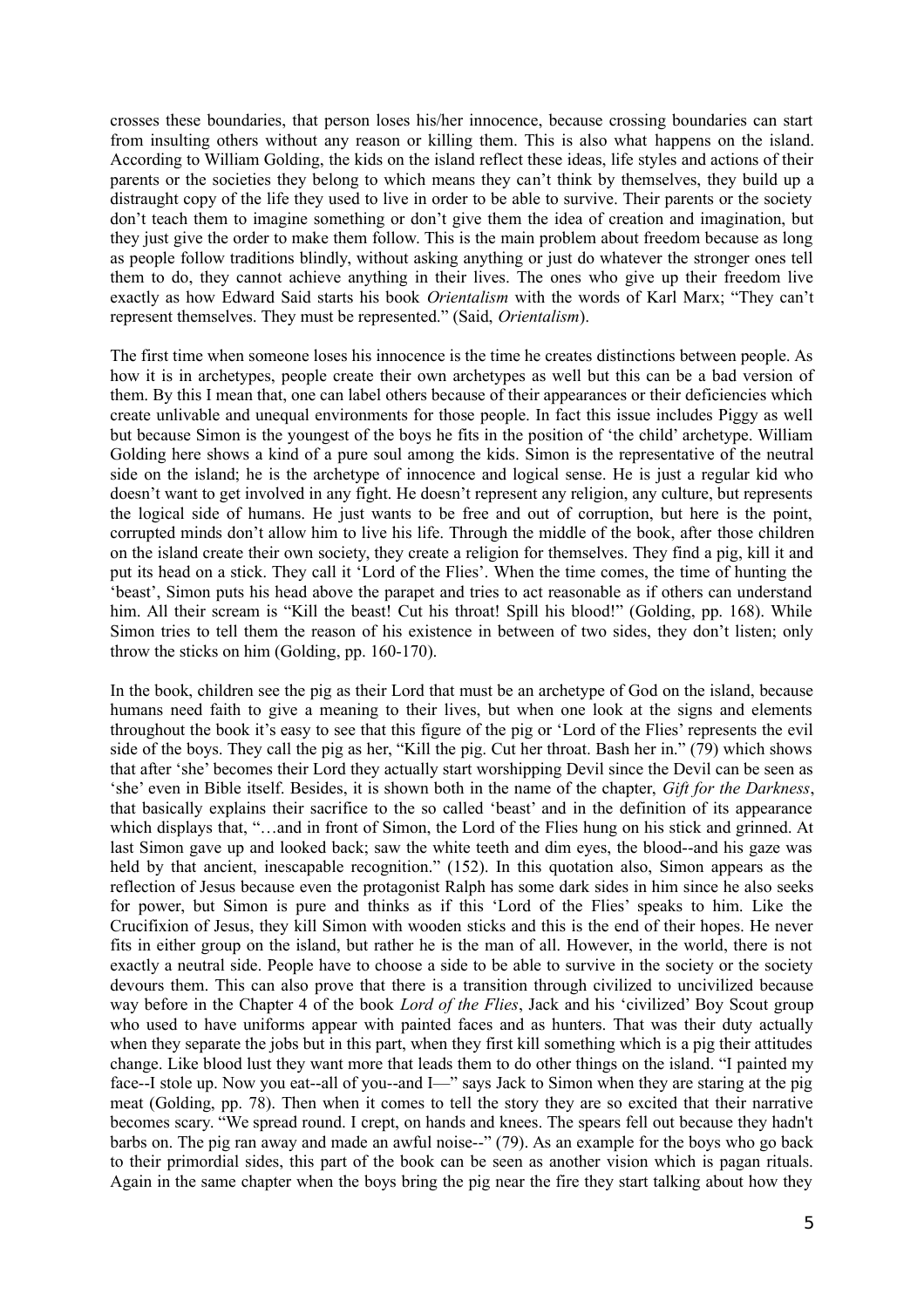hunt the pig. After some time they decide to act that scene and show other what they do and how they do it which unconsciously turns out be a pagan ritual. "Then Maurice pretended to be the pig and ran squealing into the center, and the hunters, circling still, pretended to beat him. As they danced, they sang." (79) Their circular dancing and singing becomes the part of a ritual that pagans or shamans are doing in ancient times. This circular dancing is very obvious in 9<sup>th</sup> chapter when the boys gather around in a circular way dancing after they kill Simon can be seen as a sacrifice to the pagan gods (168-169). Also, after they kill Piggy and crash the conch, they start dancing like in a ceremony. "The tribe was dancing. Somewhere on the other side of this rocky wall there would be a dark circle, a glowing fire, and meat. They would be savoring food and the comfort of safety." (206). This in a way proves that they are not the same anymore. Even this can be seen as their rebirth into the nature.

The forth and the last part of this article is the struggle between power and knowledge. This struggle leads people to create differences and fight with their own creation. For example in the book, *Lord of the Flies*, there is one point, where mean boys bully Piggy because as the only child who wears glasses and a bit fatter than other boys, they see him different than themselves and because of this different appearance and because he is the 'wisest', one of the boys kills him by rolling a big rock onto him (Golding, pp. 201). When some of the boys turn their primordial beings they start to afraid of wisdom and intellectuality. For them Piggy is the other; he represents the archetype of wisdom that some children refuse to use it in the book, because they go back their primordial sides. Piggy can be seen as 'the Sage' in the book who seeks for knowledge. His glasses are the representation of his wisdom. Not exactly a wisdom maybe since they are only children but it's obvious that he has different intelligence than other boys. This intelligence is shown from the beginning of the book. For example when boys try to choose the leader, with help of Piggy, they decide to vote for the leader.

"This toy of voting was almost as pleasing as the conch. Jack started to protest but the clamor changed from the general wish for a chief to an election by acclaim of Ralph himself. None of the boys could have found good reason for this; what intelligence had been shown was traceable to Piggy while the most obvious leader was Jack." (18).

Besides, Piggy is the only one who can suggest things intellectually and rationally. "The boys began to babble. Only Piggy could have the intellectual daring to suggest moving the fire from the mountain." (142). Just because, he is speaking with logical sense he can dare to say whatever he wants to say. These quotations lead two different points; struggle between power and knowledge which is the war between Jack and Piggy, and awakening the monster inside of innocent minds. Even the appearance of the boys shows who is representing which side but the point is, while these boys are all alone fighting for their lives they turn into savages instead of acting rationally. The ones who represent power act as if they have to fight, kill and give fear to others which is what dictators do; and the ones who represent wisdom act as if they can bring civilization back, but they lose their lives instead who are Piggy and Simon.

"[T]hat it is notably enlightening to posit power in place of individual 'happiness' (after which every living thing is supposed to be striving): "there is a striving for power, for an increase of power"; -pleasure is only a symptom of the feeling of power attained, a consciousness of a difference." (Nietzsche, pp. 366).

This quotation from Friedrich Nietzsche's book *Will to Power* suggests that, humans always seek for power. When they have it they want more which is why once Jack start killing animals he start to want more. This bloodlust or seek for 'power' gives him pleasure that he cannot find any other way but go back his inner side. Because of this struggle for need of power makes Boy Scout group crazy so their threshold for pleasure go beyond that they start killing boys. Because of these reasons, until 'the King' comes to the island at the end of the book, this fight turns into the fight between the Warrior and the Sage in Jungian terms. However, while looking at the symbols or even just the appearances of the boys, as how it is explained before, Piggy represents the Sage but also the other. This otherness can be seen as discrimination in English Christian societies. Since Golding criticizes this specific society it's not wrong to say that apart from Piggy's different looking, this is also the fight between religious